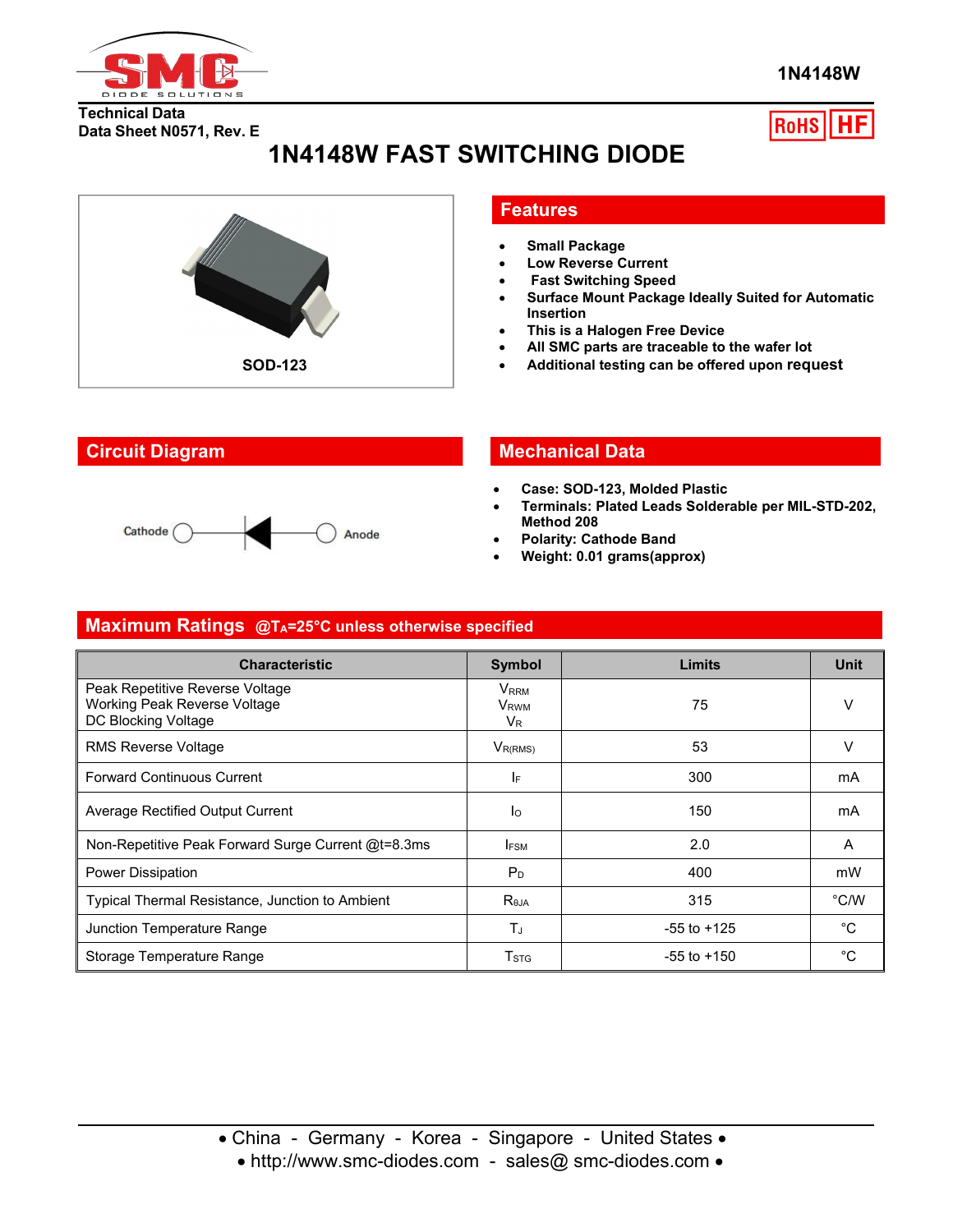

**Technical Data Data Sheet N0571, Rev. E**

#### RoHS ΗЕ

#### **Electrical Characteristics @TA=25°C unless otherwise specified**

| <b>Characteristic</b>   | <b>Symbol</b>            | <b>Min</b> | <b>Max</b>                     | <b>Units</b> | <b>Test Condition</b>                                         |
|-------------------------|--------------------------|------------|--------------------------------|--------------|---------------------------------------------------------------|
| <b>Forward Voltage</b>  | $\mathsf{V}_\mathsf{FM}$ |            | 0.715<br>0.855<br>1.00<br>1.25 | V            | $@I_F=1mA$<br>$@I_F = 10mA$<br>$@I_F=50mA$<br>@ $I_F = 150mA$ |
| Reverse Leakage Current | <b>IRM</b>               |            | 2.5<br>25                      | uA<br>nA     | $@V_R = 75V$<br>$\omega_{\rm R}$ =20V                         |
| Capacitance             | $C_{\text{T}}$           |            | ◠                              | pF           | $V_R = 0V$ , f=1.0MHz                                         |
| Reverse Recovery Time   | Irr                      |            | 4                              | ns           | $ I_F=I_R=10mA$<br>$ I_{rr}=0.1XI_R, R_L=100\Omega$           |

## **Ratings and Characteristics Curves**

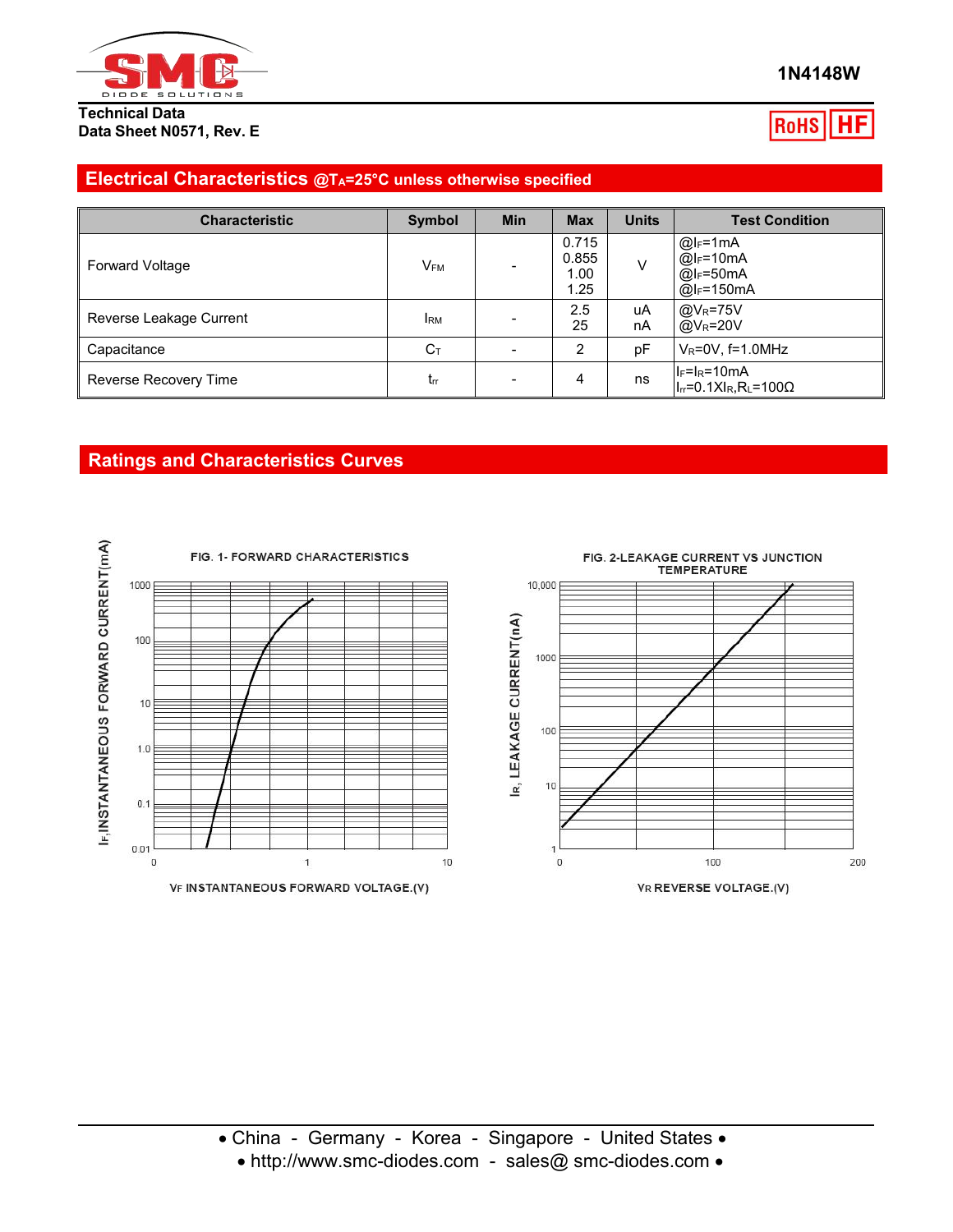

#### **Technical Data Data Sheet N0571, Rev. E**

#### **1N4148W**

**RoHS** НF

## **Mechanical Dimensions SOD-123(Millimeters/Inches)**





### **Ordering Information Marking Diagram**

| l Device  | Package | <b>Shipping</b>   |  |
|-----------|---------|-------------------|--|
| 1N4148W   | SOD-123 | 3000pcs / reel    |  |
| 1N4148WTR | SOD-123 | $3000$ pcs / reel |  |

For information on tape and reel specifications, including part orientation and tape sizes, please refer to our tape and reel packaging specification.



T4 Marking Code The marking bar indicates the cathode

### **Carrier Tape Specification SOD-123**



| <b>SYMBOL</b>  | <b>Millimeters</b> |      |  |  |  |
|----------------|--------------------|------|--|--|--|
|                | Min.               | Max. |  |  |  |
| А              | 1.80               | 1.90 |  |  |  |
| в              | 3.89               | 3.99 |  |  |  |
| С              | 1.52               | 1.62 |  |  |  |
| d              | 1.45               | 1.65 |  |  |  |
| F              | 1.65               | 1.85 |  |  |  |
| F              | 3.40               | 3.60 |  |  |  |
| P              | 3.90               | 4.10 |  |  |  |
| P <sub>0</sub> | 3.90               | 4.10 |  |  |  |
| P <sub>1</sub> | 1.90               | 2.10 |  |  |  |
| W              | 7.90               | 8.30 |  |  |  |

- China Germany Korea Singapore United States
	- http://www.smc-diodes.com sales@ smc-diodes.com •